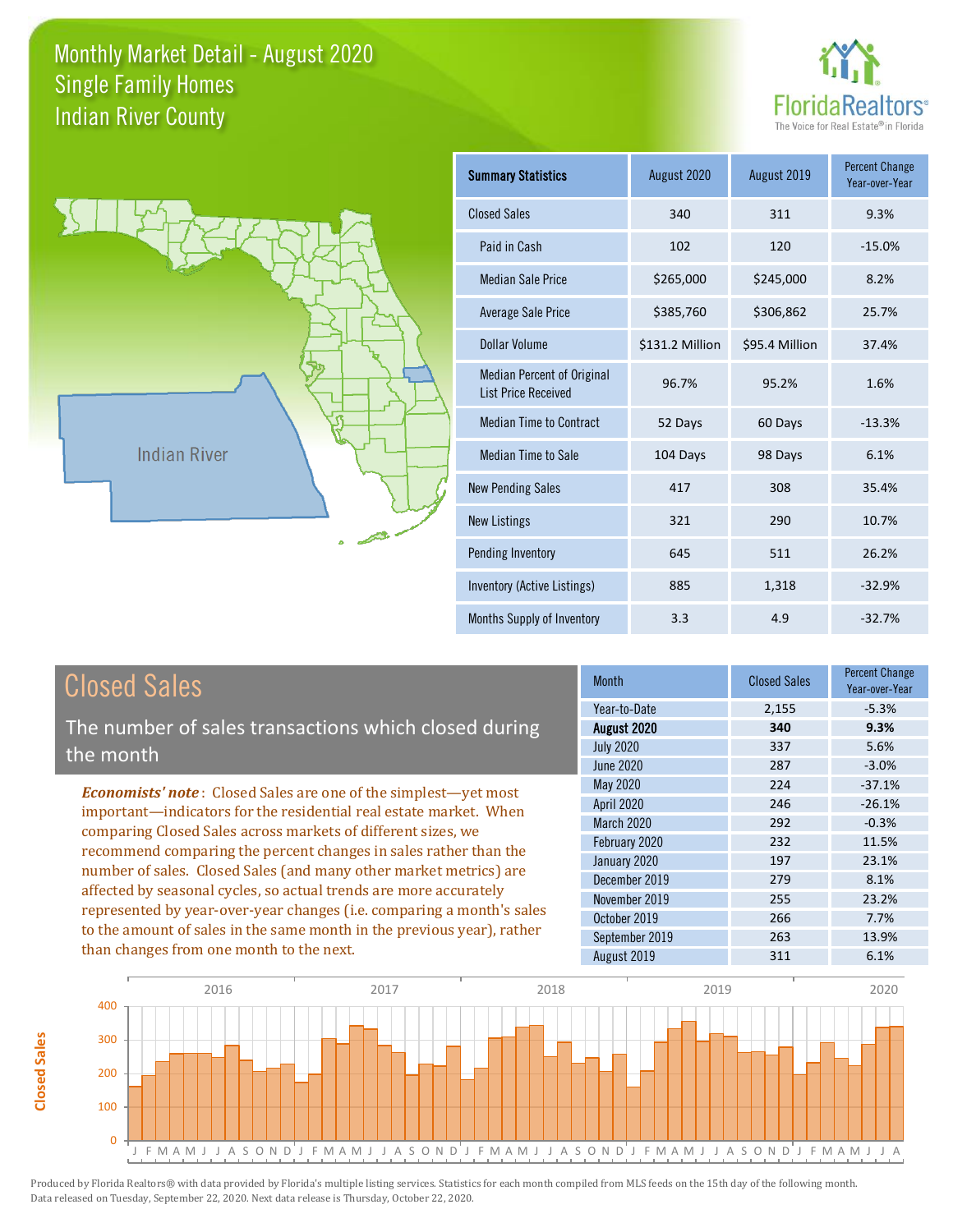

| Cash Sales                                                                     | <b>Month</b>      | Cash Sales | <b>Percent Change</b><br>Year-over-Year |
|--------------------------------------------------------------------------------|-------------------|------------|-----------------------------------------|
|                                                                                | Year-to-Date      | 749        | $-14.5%$                                |
| The number of Closed Sales during the month in which                           | August 2020       | 102        | $-15.0%$                                |
|                                                                                | <b>July 2020</b>  | 100        | $-11.5%$                                |
| buyers exclusively paid in cash                                                | June 2020         | 94         | $-3.1%$                                 |
|                                                                                | May 2020          | 70         | $-48.5%$                                |
|                                                                                | <b>April 2020</b> | 85         | $-38.4%$                                |
| <b>Economists' note:</b> Cash Sales can be a useful indicator of the extent to | <b>March 2020</b> | 118        | 1.7%                                    |
| which investors are participating in the market. Why? Investors are            | February 2020     | 101        | 12.2%                                   |
| far more likely to have the funds to purchase a home available up front,       | January 2020      | 79         | 19.7%                                   |
| whereas the typical homebuyer requires a mortgage or some other                | December 2019     | 100        | 5.3%                                    |
| form of financing. There are, of course, many possible exceptions, so          | November 2019     | 91         | 9.6%                                    |
| this statistic should be interpreted with care.                                | October 2019      | 101        | 8.6%                                    |



## Cash Sales as a Percentage of Closed Sales

The percentage of Closed Sales during the month which were Cash Sales

*Economists' note* : This statistic is simply another way of viewing Cash Sales. The remaining percentages of Closed Sales (i.e. those not paid fully in cash) each month involved some sort of financing, such as mortgages, owner/seller financing, assumed loans, etc.

| Month             | <b>Percent of Closed</b><br>Sales Paid in Cash | <b>Percent Change</b><br>Year-over-Year |
|-------------------|------------------------------------------------|-----------------------------------------|
| Year-to-Date      | 34.8%                                          | $-9.6%$                                 |
| August 2020       | 30.0%                                          | $-22.3%$                                |
| <b>July 2020</b>  | 29.7%                                          | $-16.1%$                                |
| <b>June 2020</b>  | 32.8%                                          | 0.0%                                    |
| May 2020          | 31.3%                                          | $-18.1%$                                |
| April 2020        | 34.6%                                          | $-16.4%$                                |
| <b>March 2020</b> | 40.4%                                          | 2.0%                                    |
| February 2020     | 43.5%                                          | 0.5%                                    |
| January 2020      | 40.1%                                          | $-2.9%$                                 |
| December 2019     | 35.8%                                          | $-2.7%$                                 |
| November 2019     | 35.7%                                          | $-11.0%$                                |
| October 2019      | 38.0%                                          | 0.8%                                    |
| September 2019    | 32.3%                                          | 18.3%                                   |
| August 2019       | 38.6%                                          | 3.8%                                    |

September 2019 85 34.9%

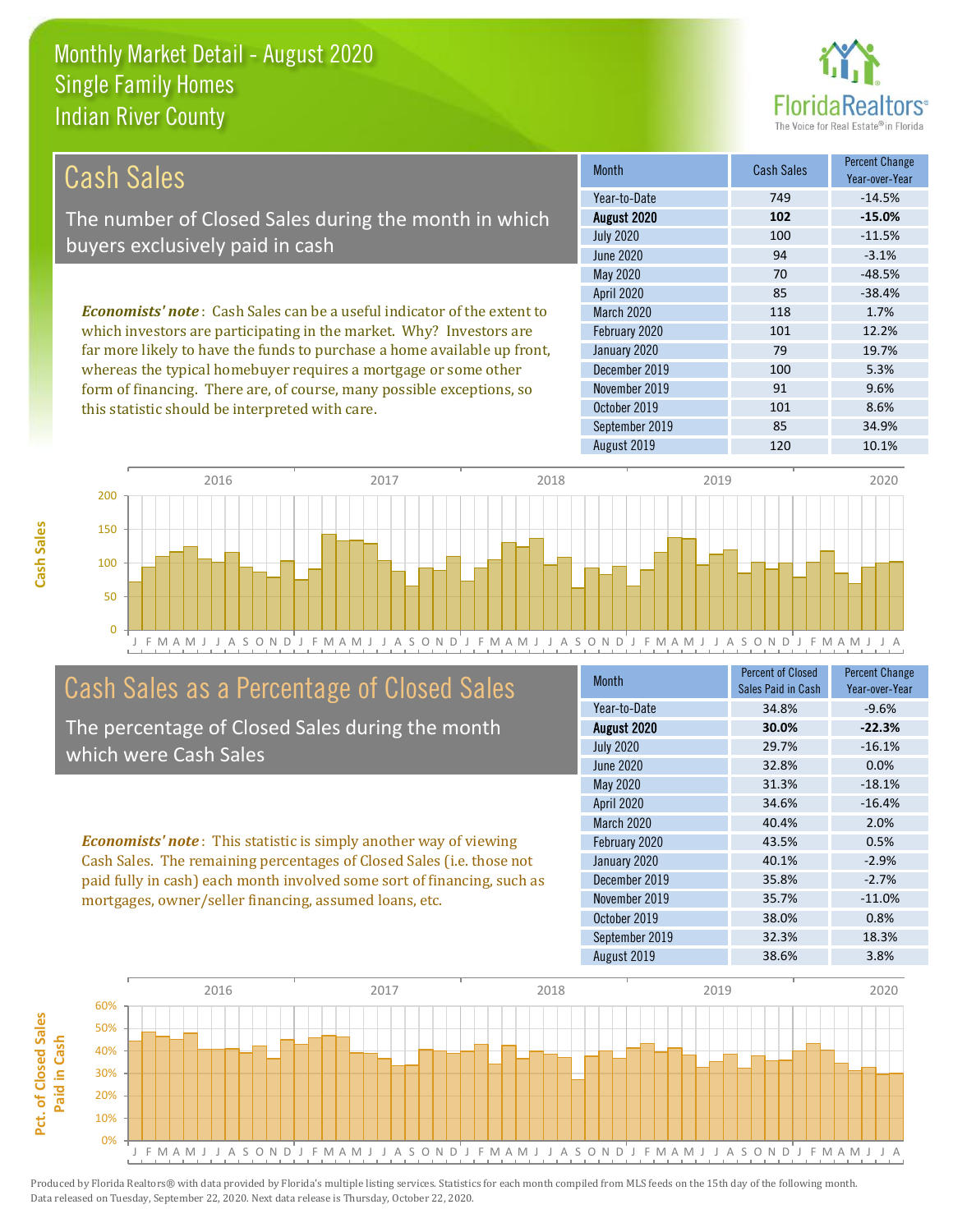

#### *Economists' note* : Median Sale Price is our preferred summary statistic for price activity because, unlike Average Sale Price, Median Sale Price is not sensitive to high sale prices for small numbers of homes that may not be characteristic of the market area. Keep in mind that median price trends over time are not always solely caused by changes in the general value of local real estate. Median sale price only reflects the values of the homes that *sold* each month, and the mix of the types of homes that sell can change over time. August 2019 \$245,000 0.0% October 2019 **\$246,687** 4.9% September 2019 **\$255,000** 6.3% December 2019 **\$266,500** 9.9% November 2019 **\$249,335** 3.9% \$267,500 2.3% April 2020 \$267,000 4.7% January 2020 \$240,000 \$240,000 \$3.4% July 2020 \$257,221 2.9% June 2020 \$265,000 \$265,000 6.0% March 2020 \$267,500 7.6% February 2020 \$259,950 6.1% May 2020 Month Median Sale Price Percent Change Year-over-Year August 2020 **\$265,000 8.2%** Year-to-Date \$262,113 5.7% Median Sale Price The median sale price reported for the month (i.e. 50% of sales were above and 50% of sales were below)



### Average Sale Price

The average sale price reported for the month (i.e. total sales in dollars divided by the number of sales)

*Economists' note* : Usually, we prefer Median Sale Price over Average Sale Price as a summary statistic for home prices. However, Average Sale Price does have its uses—particularly when it is analyzed alongside the Median Sale Price. For one, the relative difference between the two statistics can provide some insight into the market for higher-end homes in an area.

| Month             | <b>Average Sale Price</b> | <b>Percent Change</b><br>Year-over-Year |
|-------------------|---------------------------|-----------------------------------------|
| Year-to-Date      | \$422,515                 | 18.0%                                   |
| August 2020       | \$385,760                 | 25.7%                                   |
| <b>July 2020</b>  | \$546,623                 | 60.3%                                   |
| <b>June 2020</b>  | \$355,729                 | $-2.0%$                                 |
| May 2020          | \$371,338                 | $-4.2%$                                 |
| April 2020        | \$412,348                 | 8.8%                                    |
| <b>March 2020</b> | \$435,756                 | 20.4%                                   |
| February 2020     | \$385,431                 | 10.7%                                   |
| January 2020      | \$465,870                 | 22.9%                                   |
| December 2019     | \$395,848                 | 5.2%                                    |
| November 2019     | \$364,316                 | 12.2%                                   |
| October 2019      | \$324,883                 | 4.6%                                    |
| September 2019    | \$327,775                 | 7.6%                                    |
| August 2019       | \$306,862                 | $-3.8%$                                 |



**Median Sale Price** 

**Average Sale Price**

Average Sale Price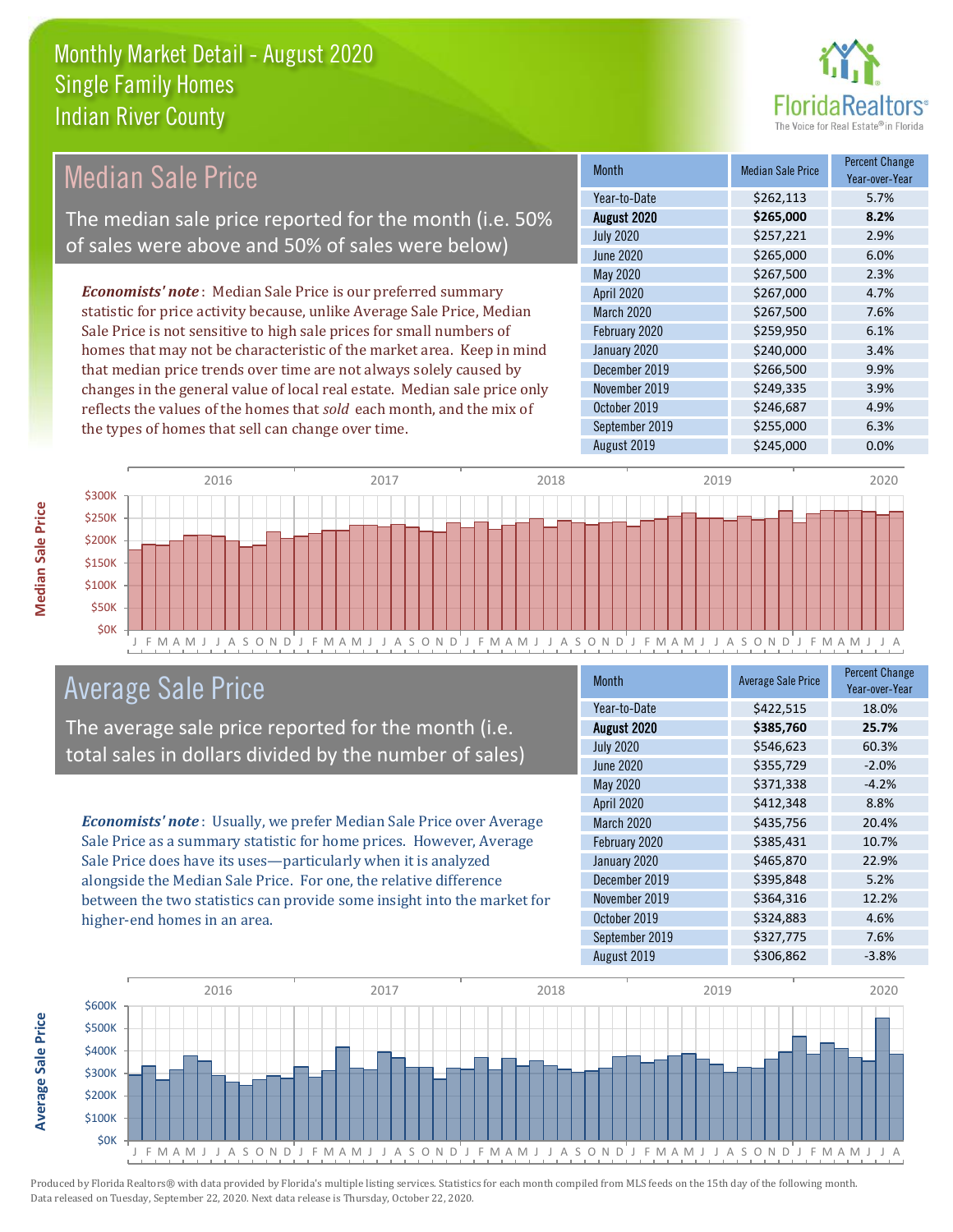

#### **Ollar Volume**

The sum of the sale prices for all sales which closed during the month

*Economists' note* : Dollar Volume is simply the sum of all sale prices in a given time period, and can quickly be calculated by multiplying Closed Sales by Average Sale Price. It is a strong indicator of the health of the real estate industry in a market, and is of particular interest to real estate professionals, investors, analysts, and government agencies. Potential home sellers and home buyers, on the other hand, will likely be better served by paying attention to trends in the two components of Dollar Volume (i.e. sales and prices) individually.

| <b>Month</b>     | <b>Dollar Volume</b> | <b>Percent Change</b><br>Year-over-Year |
|------------------|----------------------|-----------------------------------------|
| Year-to-Date     | \$910.5 Million      | 11.7%                                   |
| August 2020      | \$131.2 Million      | 37.4%                                   |
| <b>July 2020</b> | \$184.2 Million      | 69.4%                                   |
| <b>June 2020</b> | \$102.1 Million      | $-5.0%$                                 |
| May 2020         | \$83.2 Million       | $-39.7%$                                |
| April 2020       | \$101.4 Million      | $-19.6%$                                |
| March 2020       | \$127.2 Million      | 20.0%                                   |
| February 2020    | \$89.4 Million       | 23.5%                                   |
| January 2020     | \$91.8 Million       | 51.3%                                   |
| December 2019    | \$110.4 Million      | 13.8%                                   |
| November 2019    | \$92.9 Million       | 38.3%                                   |
| October 2019     | \$86.4 Million       | 12.7%                                   |
| September 2019   | \$86.2 Million       | 22.5%                                   |
| August 2019      | \$95.4 Million       | 2.1%                                    |



# Median Percent of Original List Price Received

The median of the sale price (as a percentage of the original list price) across all properties selling during the month

*Economists' note* : The Median Percent of Original List Price Received is useful as an indicator of market recovery, since it typically rises as buyers realize that the market may be moving away from them and they need to match the selling price (or better it) in order to get a contract on the house. This is usually the last measure to indicate a market has shifted from down to up, so it is what we would call a *lagging* indicator.

| <b>Month</b>     | Med. Pct. of Orig.<br><b>List Price Received</b> | <b>Percent Change</b><br>Year-over-Year |
|------------------|--------------------------------------------------|-----------------------------------------|
| Year-to-Date     | 95.9%                                            | 0.9%                                    |
| August 2020      | 96.7%                                            | 1.6%                                    |
| <b>July 2020</b> | 96.0%                                            | 0.3%                                    |
| <b>June 2020</b> | 95.5%                                            | $-0.2%$                                 |
| May 2020         | 95.8%                                            | 0.8%                                    |
| April 2020       | 95.8%                                            | 1.6%                                    |
| March 2020       | 95.0%                                            | 0.6%                                    |
| February 2020    | 95.9%                                            | 0.0%                                    |
| January 2020     | 95.2%                                            | 2.1%                                    |
| December 2019    | 95.7%                                            | 0.7%                                    |
| November 2019    | 96.0%                                            | 0.6%                                    |
| October 2019     | 95.6%                                            | $-0.1%$                                 |
| September 2019   | 95.8%                                            | 1.2%                                    |
| August 2019      | 95.2%                                            | 0.2%                                    |

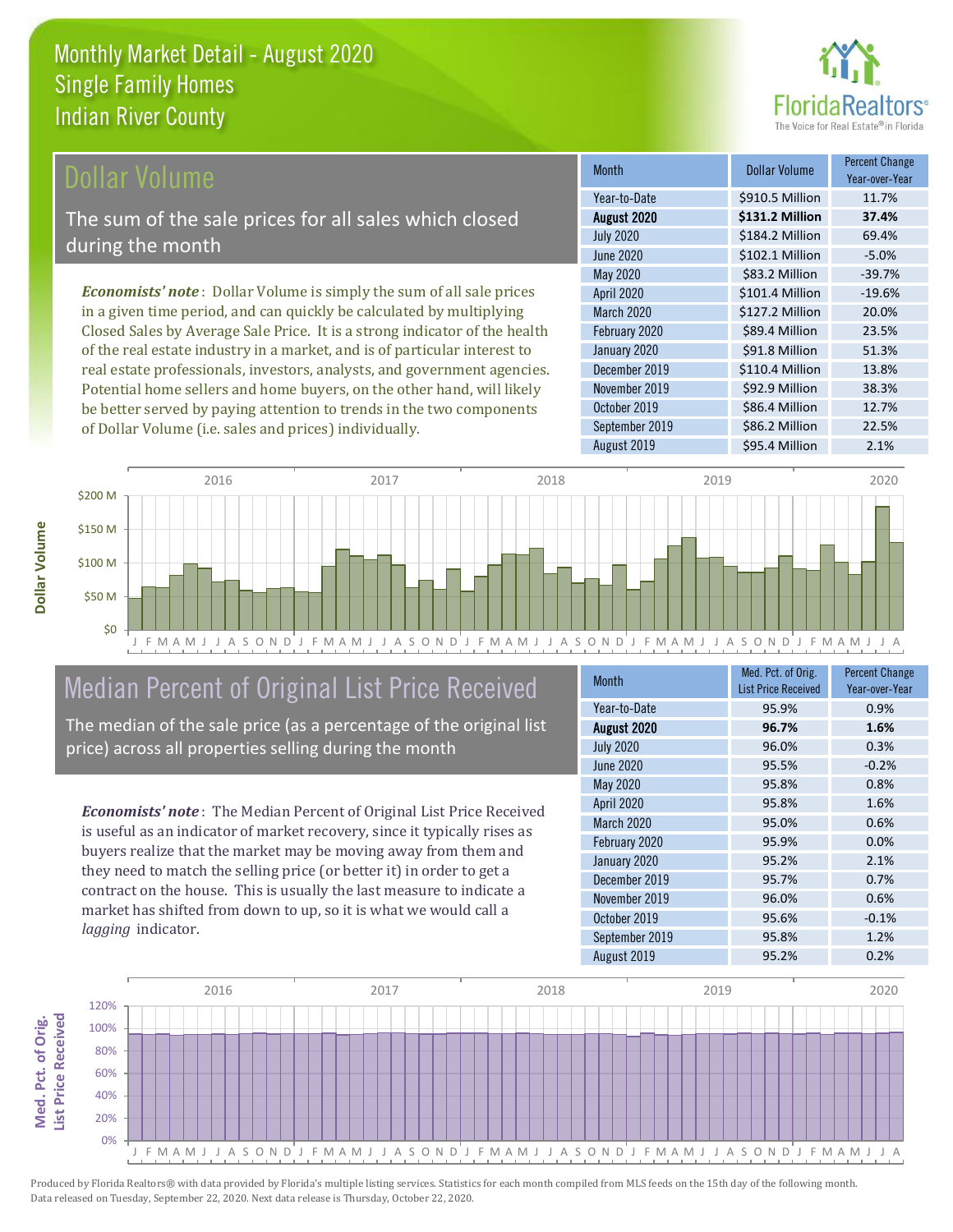

# Median Time to Contract

The median number of days between the listing date and contract date for all Closed Sales during the month

*Economists' note* : Like Time to Sale, Time to Contract is a measure of the length of the home selling process calculated for sales which closed during the month. The difference is that Time to Contract measures the number of days between the initial listing of a property and the signing of the contract which eventually led to the closing of the sale. When the gap between Median Time to Contract and Median Time to Sale grows, it is usually a sign of longer closing times and/or declining numbers of cash sales.

| <b>Month</b>     | Median Time to<br>Contract | <b>Percent Change</b><br>Year-over-Year |
|------------------|----------------------------|-----------------------------------------|
| Year-to-Date     | 57 Days                    | $-5.0%$                                 |
| August 2020      | 52 Days                    | $-13.3%$                                |
| <b>July 2020</b> | 73 Days                    | 9.0%                                    |
| <b>June 2020</b> | 61 Days                    | 19.6%                                   |
| May 2020         | 42 Days                    | $-19.2%$                                |
| April 2020       | 36 Days                    | $-39.0%$                                |
| March 2020       | 58 Days                    | $-3.3%$                                 |
| February 2020    | 59 Days                    | 0.0%                                    |
| January 2020     | 66 Days                    | $-17.5%$                                |
| December 2019    | 54 Days                    | 14.9%                                   |
| November 2019    | 52 Days                    | $-8.8%$                                 |
| October 2019     | 61 Days                    | 10.9%                                   |
| September 2019   | 59 Days                    | 13.5%                                   |
| August 2019      | 60 Days                    | $-14.3%$                                |





Median Time to Sale

The median number of days between the listing date and closing date for all Closed Sales during the month

*Economists' note* : Time to Sale is a measure of the length of the home selling process, calculated as the number of days between the initial listing of a property and the closing of the sale. *Median* Time to Sale is the amount of time the "middle" property selling this month was on the market. That is, 50% of homes selling this month took *less* time to sell, and 50% of homes took *more* time to sell. Median Time to Sale gives a more accurate picture than Average Time to Sale, which can be skewed upward by small numbers of properties taking an abnormally long time to sell.

| <b>Month</b>     | <b>Median Time to Sale</b> | <b>Percent Change</b><br>Year-over-Year |
|------------------|----------------------------|-----------------------------------------|
| Year-to-Date     | 104 Days                   | 2.0%                                    |
| August 2020      | 104 Days                   | 6.1%                                    |
| <b>July 2020</b> | 119 Days                   | 11.2%                                   |
| <b>June 2020</b> | 103 Days                   | 7.3%                                    |
| May 2020         | 90 Days                    | $-5.3%$                                 |
| April 2020       | 89 Days                    | $-10.1%$                                |
| March 2020       | 104 Days                   | 5.1%                                    |
| February 2020    | 99 Days                    | 1.0%                                    |
| January 2020     | 105 Days                   | $-19.2%$                                |
| December 2019    | 98 Days                    | 5.4%                                    |
| November 2019    | 100 Days                   | 8.7%                                    |
| October 2019     | 102 Days                   | 13.3%                                   |
| September 2019   | 99 Days                    | 2.1%                                    |
| August 2019      | 98 Days                    | $-16.2%$                                |



J F M A M J J A S O N D J F M A M J J A S O N D J F M A M J J A S O N D J F M A M J J A S O N D J F M A M J J A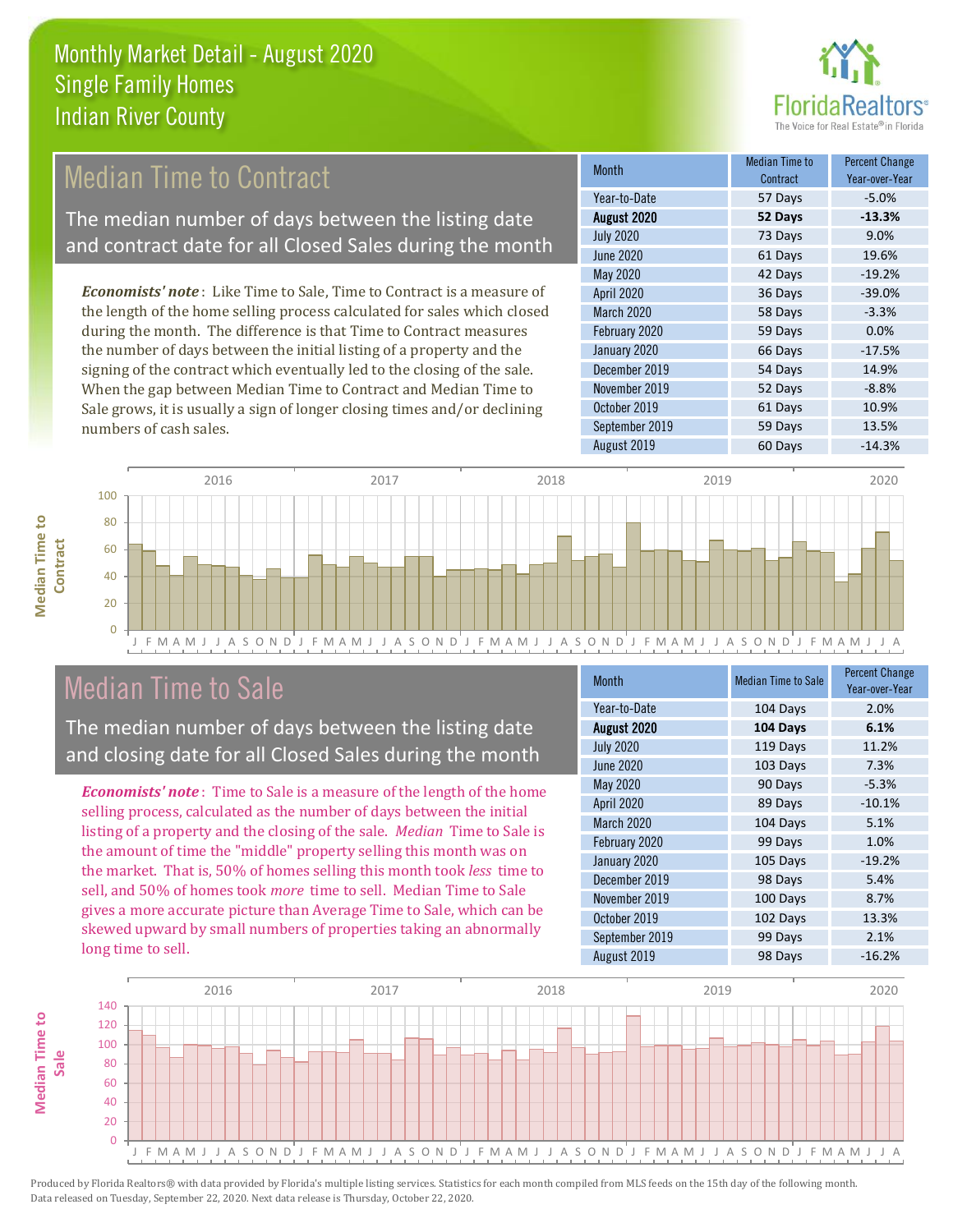

| <b>New Pending Sales</b>                                                      | <b>Month</b>      | <b>New Pending Sales</b> | <b>Percent Change</b><br>Year-over-Year |
|-------------------------------------------------------------------------------|-------------------|--------------------------|-----------------------------------------|
|                                                                               | Year-to-Date      | 2,718                    | 3.1%                                    |
| The number of listed properties that went under                               | August 2020       | 417                      | 35.4%                                   |
| contract during the month                                                     | <b>July 2020</b>  | 377                      | 15.3%                                   |
|                                                                               | June 2020         | 403                      | 38.0%                                   |
|                                                                               | May 2020          | 386                      | $-1.0%$                                 |
| <b>Economists' note:</b> Because of the typical length of time it takes for a | <b>April 2020</b> | 184                      | $-49.9%$                                |
| sale to close, economists consider Pending Sales to be a decent               | <b>March 2020</b> | 277                      | $-22.8%$                                |
| indicator of potential future Closed Sales. It is important to bear in        | February 2020     | 356                      | 18.7%                                   |
| mind, however, that not all Pending Sales will be closed successfully.        | January 2020      | 318                      | 8.5%                                    |
| So, the effectiveness of Pending Sales as a future indicator of Closed        | December 2019     | 213                      | 36.5%                                   |
| Sales is susceptible to changes in market conditions such as the              | November 2019     | 257                      | $-1.2%$                                 |
| availability of financing for homebuyers and the inventory of                 | October 2019      | 310                      | 14.0%                                   |



# New Listings

distressed properties for sale.

The number of properties put onto the market during the month

*Economists' note* : New Listings tend to rise in delayed response to increasing prices, so they are often seen as a lagging indicator of market health. As prices rise, potential sellers raise their estimations of value—and in the most recent cycle, rising prices have freed up many potential sellers who were previously underwater on their mortgages. Note that in our calculations, we take care to not include properties that were recently taken off the market and quickly relisted, since these are not really *new* listings.

| <b>Month</b>      | <b>New Listings</b> | <b>Percent Change</b><br>Year-over-Year |
|-------------------|---------------------|-----------------------------------------|
| Year-to-Date      | 2,975               | $-2.9%$                                 |
| August 2020       | 321                 | 10.7%                                   |
| <b>July 2020</b>  | 327                 | $-15.1%$                                |
| June 2020         | 368                 | 21.1%                                   |
| May 2020          | 518                 | 36.3%                                   |
| April 2020        | 298                 | $-24.6%$                                |
| <b>March 2020</b> | 350                 | $-16.1%$                                |
| February 2020     | 359                 | $-13.3%$                                |
| January 2020      | 434                 | $-9.4%$                                 |
| December 2019     | 248                 | $-6.4%$                                 |
| November 2019     | 372                 | 0.8%                                    |
| October 2019      | 402                 | $-9.9%$                                 |
| September 2019    | 264                 | $-15.1%$                                |
| August 2019       | 290                 | $-16.7%$                                |

September 2019 243 243 12.0%



Produced by Florida Realtors® with data provided by Florida's multiple listing services. Statistics for each month compiled from MLS feeds on the 15th day of the following month. Data released on Tuesday, September 22, 2020. Next data release is Thursday, October 22, 2020.

**New Listings**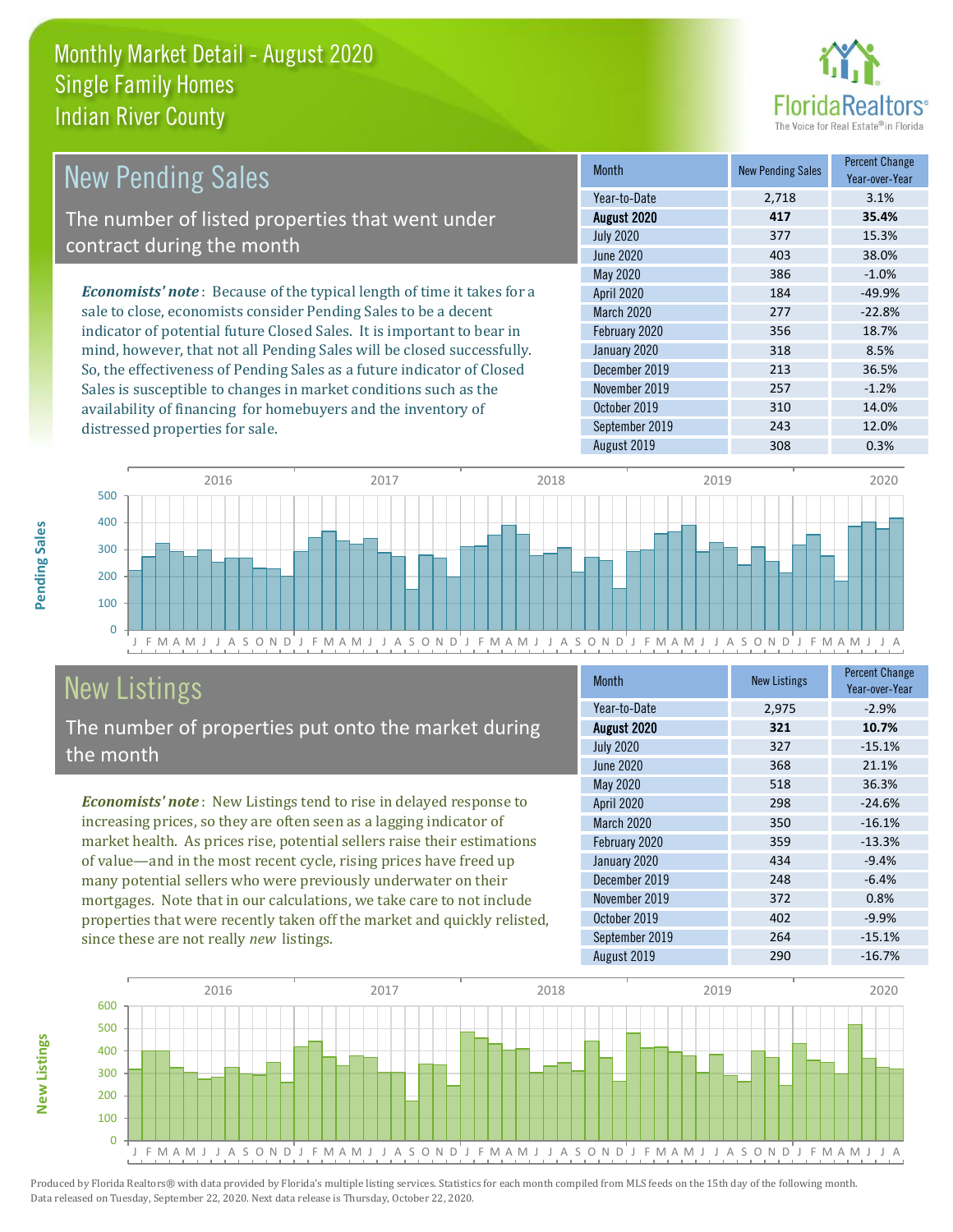

# Inventory (Active Listings)

The number of property listings active at the end of the month

*Economists' note* : There are a number of ways to define and calculate Inventory. Our method is to simply count the number of active listings on the last day of the month, and hold this number to compare with the same month the following year. Inventory rises when New Listings are outpacing the number of listings that go off-market (regardless of whether they actually sell). Likewise, it falls when New Listings aren't keeping up with the rate at which homes are going off-market.

| <b>Month</b>             | Inventory | <b>Percent Change</b><br>Year-over-Year |
|--------------------------|-----------|-----------------------------------------|
| <b>YTD (Monthly Avg)</b> | 1,277     | $-16.6%$                                |
| August 2020              | 885       | $-32.9%$                                |
| <b>July 2020</b>         | 1,052     | $-25.1%$                                |
| <b>June 2020</b>         | 1,151     | $-17.3%$                                |
| May 2020                 | 1,468     | $-2.2%$                                 |
| April 2020               | 1,438     | $-9.5%$                                 |
| March 2020               | 1,436     | $-12.4%$                                |
| February 2020            | 1,383     | $-21.2%$                                |
| January 2020             | 1,405     | $-15.4%$                                |
| December 2019            | 1,409     | $-5.8%$                                 |
| November 2019            | 1,389     | $-6.4%$                                 |
| October 2019             | 1,376     | $-7.7%$                                 |
| September 2019           | 1,269     | $-4.7%$                                 |
| August 2019              | 1,318     | $-0.9%$                                 |



# Months Supply of Inventory

An estimate of the number of months it will take to deplete the current Inventory given recent sales rates

*Economists' note* : MSI is a useful indicator of market conditions. The benchmark for a balanced market (favoring neither buyer nor seller) is 5.5 months of inventory. Anything higher is traditionally a buyers' market, and anything lower is a sellers' market. There is no single accepted way of calculating MSI. A common method is to divide current Inventory by the most recent month's Closed Sales count, but this count is a usually poor predictor of future Closed Sales due to seasonal cycles. To eliminate seasonal effects, we use the 12-month average of monthly Closed Sales instead.

| <b>Month</b>             | <b>Months Supply</b> | <b>Percent Change</b><br>Year-over-Year |
|--------------------------|----------------------|-----------------------------------------|
| <b>YTD (Monthly Avg)</b> | 5.0                  | $-13.8%$                                |
| August 2020              | 3.3                  | $-32.7%$                                |
| <b>July 2020</b>         | 4.0                  | $-24.5%$                                |
| <b>June 2020</b>         | 4.4                  | $-17.0%$                                |
| May 2020                 | 5.5                  | $-3.5%$                                 |
| April 2020               | 5.2                  | $-13.3%$                                |
| <b>March 2020</b>        | 5.1                  | $-19.0%$                                |
| February 2020            | 4.9                  | $-26.9%$                                |
| January 2020             | 5.0                  | $-20.6%$                                |
| December 2019            | 5.1                  | $-8.9%$                                 |
| November 2019            | 5.0                  | $-10.7%$                                |
| October 2019             | 5.0                  | $-10.7%$                                |
| September 2019           | 4.7                  | $-6.0%$                                 |
| August 2019              | 4.9                  | $-2.0%$                                 |

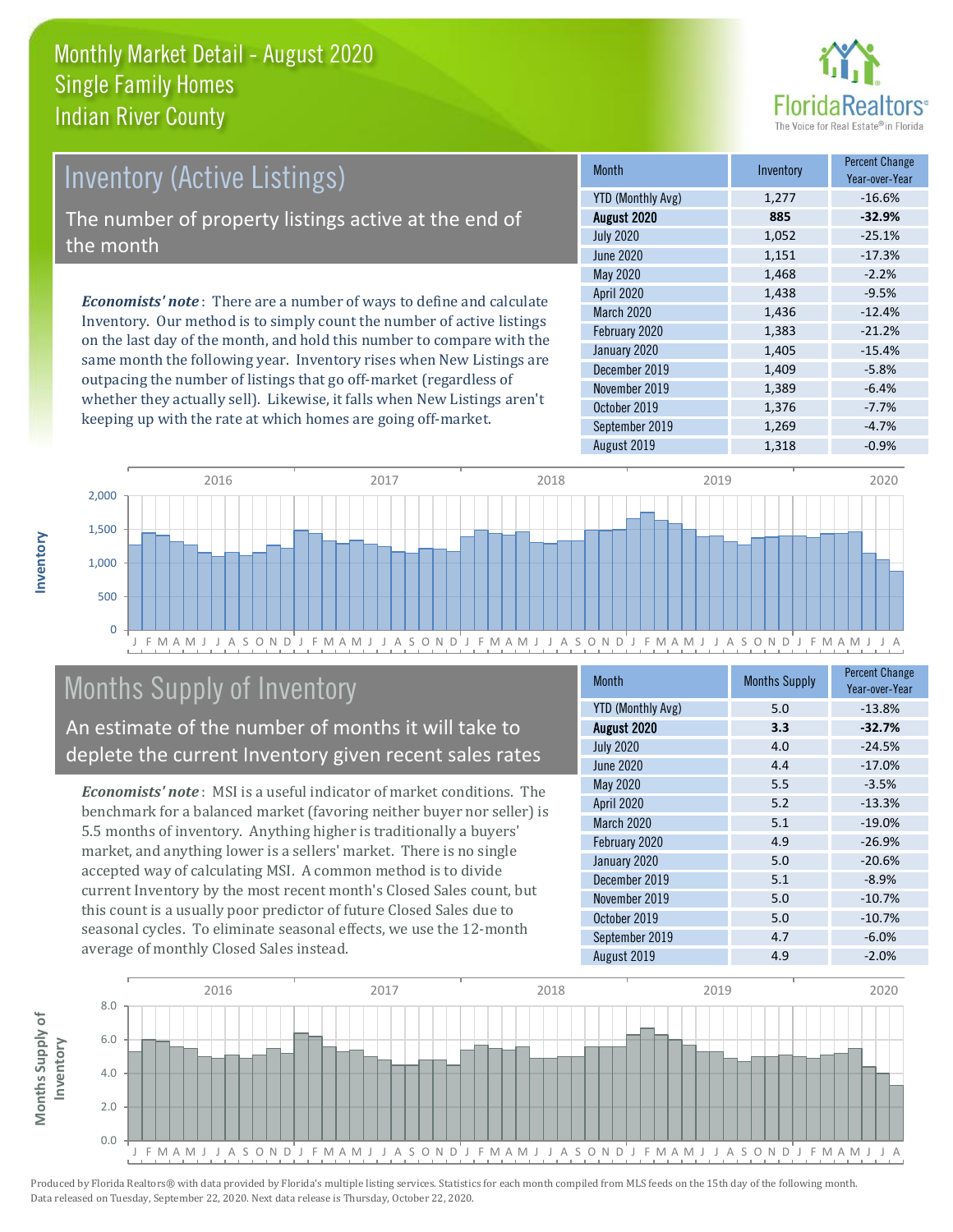

#### Sale Price Closed Sales Percent Change Year-over-Year *Economists' note:* Closed Sales are one of the simplest—yet most important—indicators for the residential real estate market. When comparing Closed Sales across markets of different sizes, we recommend comparing the percent changes in sales rather than the number of sales. Closed Sales (and many other market metrics) are Closed Sales by Sale Price The number of sales transactions which closed during the month

affected by seasonal cycles, so actual trends are more accurately represented by year-over-year changes (i.e. comparing a month's sales to the amount of sales in the same month in the previous year), rather than changes from one month to the next.





#### Median Time to Contract by Sale Price The median number of days between the listing date and contract date for all Closed Sales during the month

*Economists' note* : Like Time to Sale, Time to Contract is a measure of the length of the home selling process calculated for sales which closed during the month. The difference is that Time to Contract measures the number of days between the initial listing of a property and the signing of the contract which eventually led to the closing of the sale. When the gap between Median Time to Contract and Median Time to Sale grows, it is usually a sign of longer closing times and/or declining numbers of cash sales.

| <b>Sale Price</b>     | <b>Median Time to</b><br>Contract | <b>Percent Change</b><br>Year-over-Year |
|-----------------------|-----------------------------------|-----------------------------------------|
| Less than \$50,000    | 130 Days                          | N/A                                     |
| $$50,000 - $99,999$   | 5 Days                            | $-85.3%$                                |
| $$100,000 - $149,999$ | 5 Days                            | $-91.8%$                                |
| $$150,000 - $199,999$ | 39 Days                           | $-2.5%$                                 |
| \$200,000 - \$249,999 | 49 Days                           | 16.7%                                   |
| \$250,000 - \$299,999 | 24 Days                           | $-68.0%$                                |
| \$300,000 - \$399,999 | 91 Days                           | $-15.7%$                                |
| \$400,000 - \$599,999 | 103 Days                          | $-21.4%$                                |
| \$600,000 - \$999,999 | 112 Days                          | $-11.8%$                                |
| \$1,000,000 or more   | 147 Days                          | 0.0%                                    |

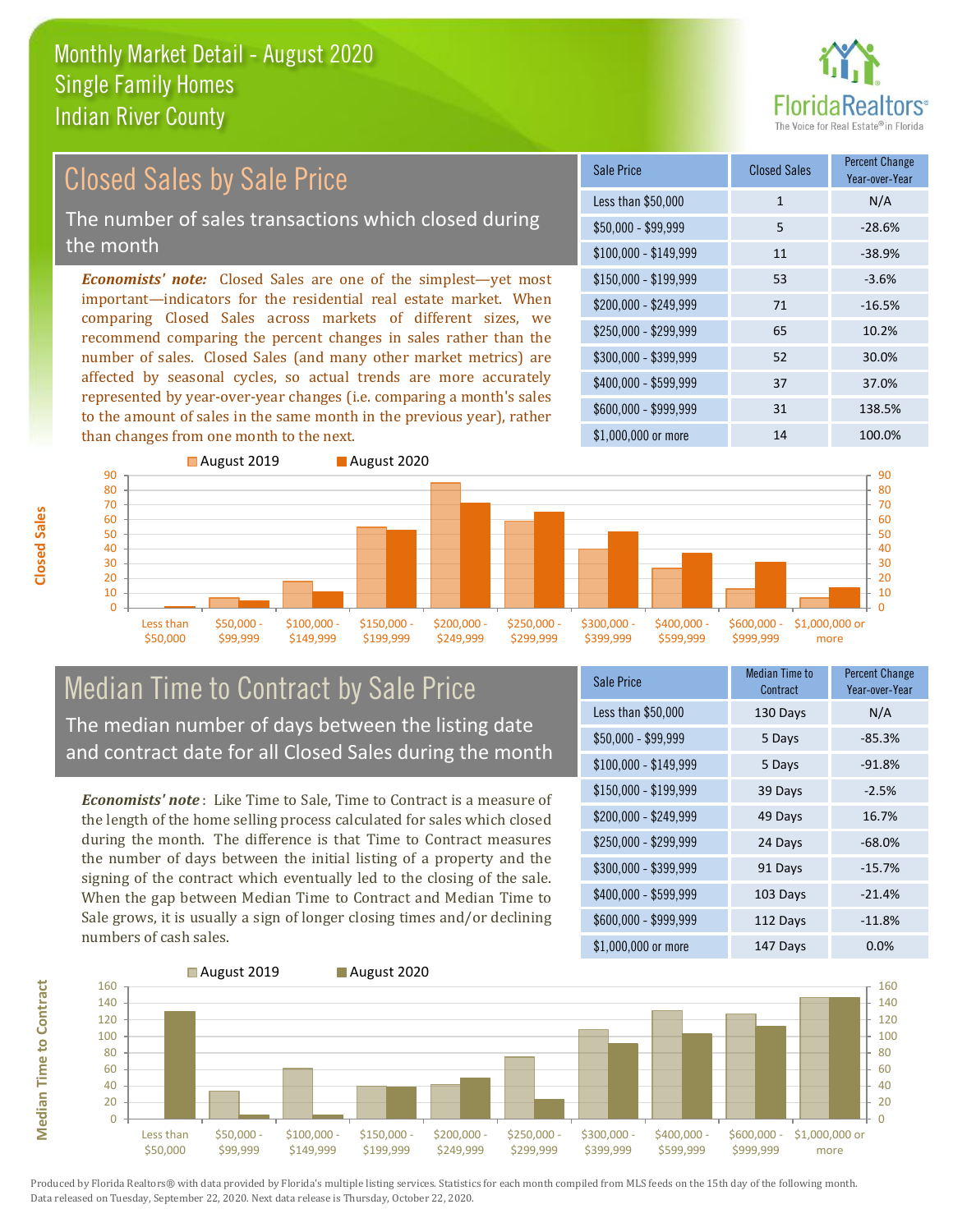

# New Listings by Initial Listing Price The number of properties put onto the market during

the month

*Economists' note:* New Listings tend to rise in delayed response to increasing prices, so they are often seen as a lagging indicator of market health. As prices rise, potential sellers raise their estimations of value—and in the most recent cycle, rising prices have freed up many potential sellers who were previously underwater on their mortgages. Note that in our calculations, we take care to not include properties that were recently taken off the market and quickly relisted, since these are not really *new* listings.

| <b>Initial Listing Price</b> | <b>New Listings</b> | <b>Percent Change</b><br>Year-over-Year |
|------------------------------|---------------------|-----------------------------------------|
| Less than \$50,000           | $\Omega$            | N/A                                     |
| $$50,000 - $99,999$          | $\overline{2}$      | 0.0%                                    |
| $$100,000 - $149,999$        | 7                   | $-68.2%$                                |
| $$150,000 - $199,999$        | 55                  | 5.8%                                    |
| \$200,000 - \$249,999        | 68                  | 9.7%                                    |
| \$250,000 - \$299,999        | 65                  | 51.2%                                   |
| \$300,000 - \$399,999        | 55                  | 10.0%                                   |
| \$400,000 - \$599,999        | 34                  | 9.7%                                    |
| \$600,000 - \$999,999        | 21                  | 31.3%                                   |
| \$1,000,000 or more          | 14                  | 16.7%                                   |



#### Inventory by Current Listing Price The number of property listings active at the end of the month

*Economists' note* : There are a number of ways to define and calculate Inventory. Our method is to simply count the number of active listings on the last day of the month, and hold this number to compare with the same month the following year. Inventory rises when New Listings are outpacing the number of listings that go off-market (regardless of whether they actually sell). Likewise, it falls when New Listings aren't keeping up with the rate at which homes are going off-market.

| <b>Current Listing Price</b> | Inventory | <b>Percent Change</b><br>Year-over-Year |
|------------------------------|-----------|-----------------------------------------|
| Less than \$50,000           | 1         | N/A                                     |
| $$50,000 - $99,999$          | 3         | $-40.0%$                                |
| $$100,000 - $149,999$        | 16        | $-71.9%$                                |
| $$150,000 - $199,999$        | 72        | $-36.8%$                                |
| \$200,000 - \$249,999        | 84        | $-50.0%$                                |
| \$250,000 - \$299,999        | 123       | $-16.9%$                                |
| \$300,000 - \$399,999        | 130       | $-39.8%$                                |
| $$400,000 - $599,999$        | 140       | $-29.6%$                                |
| \$600,000 - \$999,999        | 112       | $-35.6%$                                |
| \$1,000,000 or more          | 204       | $-13.9%$                                |



Produced by Florida Realtors® with data provided by Florida's multiple listing services. Statistics for each month compiled from MLS feeds on the 15th day of the following month. Data released on Tuesday, September 22, 2020. Next data release is Thursday, October 22, 2020.

**Inventory**